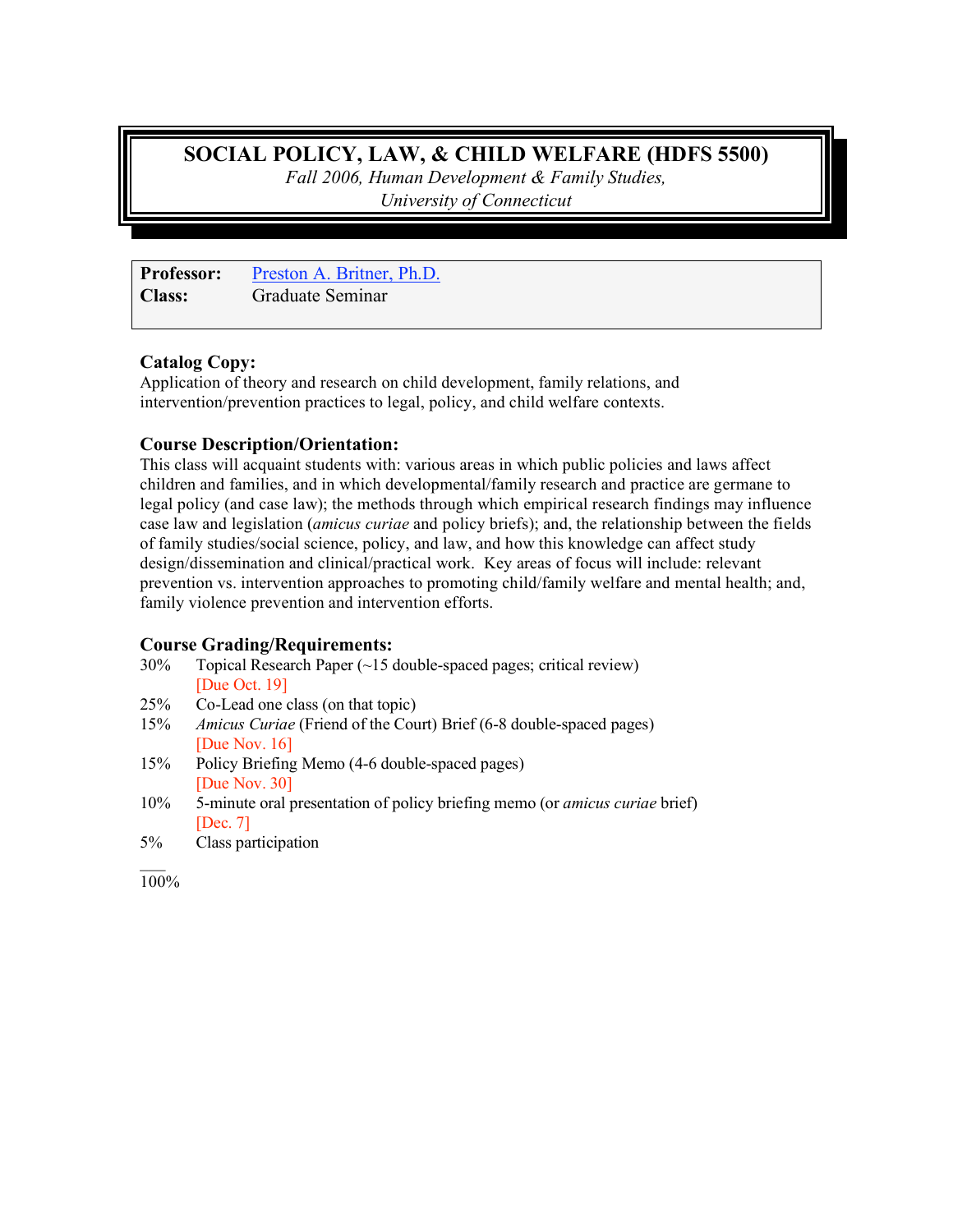Assignments are due (promptly) at the start of class. Late assignments will be lowered one grade  $(e.g., B+ to B)$  for each day (or partial day) they are late; they should be delivered to me in my office. If you will not be able to attend a class, please call or email me in advance.

The University of Connecticut *Student Code* will apply to students, and the School of Family Studies standards of academic climate and integrity will apply to the students and faculty member in this course. Please familiarize yourself with the definitions of academic misconduct. Cheating/plagiarism will not be tolerated and will result in a failing grade in the course, notification of the Dean of Students, and support for expulsion from the University. Any questions about what is proper vs. improper should be directed to the instructor.

All academic policies outlined in the HDFS Graduate Handbook are applicable [see http://web1.uits.uconn.edu/familystudies/graduate/gradhandbook.html ].

## **Class Leadership (25%):**

For one class period, you will co-lead class with the instructor. In most instances, you will be responsible for about a 45- to 60-minute segment of the class. If necessary, you may ask us all to read some materials in our preparation for that class (please disseminate in class the previous week or earlier). Please coordinate the class with the instructor no later than one week *before* you lead class. In most cases, you should plan on:

- some lecture/dissemination of the research findings, cases, policies, and issues
- a discussion that you co-facilitate (with instructor)
- perhaps some role play, case, or other activity which helps to involve the class and convey an important point (e.g., court case role play; determination on a child's "competency"; a Congressional vote on an "inclusion" law; etc.)

## **Research Paper (30%):**

This paper should be approximately 15 double-spaced, typed pages; it is an APA-style  $(5<sup>th</sup>$  ed.) critical review of the scientific psychological literature on the topic of your choice (most likely, this will overlap with the class you co-lead, and will provide the empirical background for the 2 briefs you will write). More details will follow, but you should consider a structure consisting of: a clear statement of the issue; a critical review of the available literature (noting strengths and limitations of research methodology); conclusions about what is known from the convergent findings, and what is still not conclusively known; and, recommendations for future research.

## *Amicus Curiae* **Brief (15%):**

Having become "expert" on a psychological/family studies topic relevant to the law, you are now charged to translate your findings into a recommendation for a judge who is hearing a case. In just 6-8 double-spaced pages, present: an introduction to the issue you are addressing (e.g., should a 5-yr-old's testimony be admissible?), and how it is directly relevant to the case at hand; a short summary of the research findings (including "both sides" as applicable); your conclusion as a scientist/ researcher/expert about what the research suggests (and limitations); and, a direct recommendation to the judge about what s/he should do in this case. If your topic does not lend itself to recommendations for a specific case, please see the instructor with your ideas about how to write a relevant brief.

## **Policy Briefing Memo (15%):**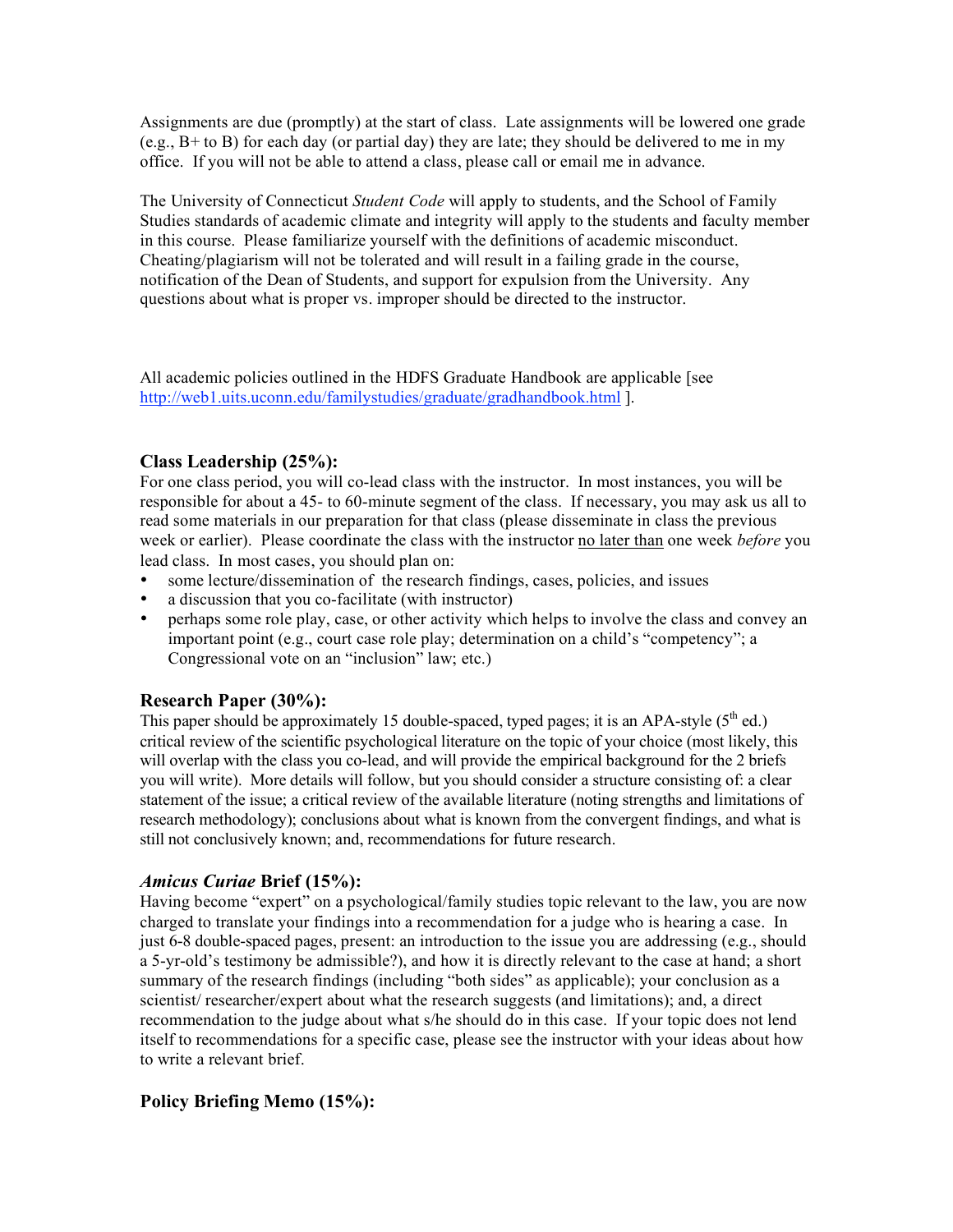A briefing memo is one of the major forms of communication between Members of Congress and their staff; it is also used for translating research for a variety of applied audiences. The construction of such a document, after you have written your extensive review, will provide you with practice in preparing a succinct summary of information for practitioners and policy makers. The memo should address a specific issue on which an intervention or policy is being considered. Your task is to: summarize the issue; present the relevant perspectives and the associated research support; and, make a recommendation for action. Your memo should be 4-6 double-spaced pages. It may be somewhat redundant with your *amicus curiae* brief. The key is to remember your audience.

## **Oral Brief (10%):**

You will also have 5 minutes in class to present your argument orally, as if the class was the legislative body or community entity you seek to address.

## **Required Readings:**

Bottoms, B. L., Kovera, M. B., & McAuliff, B. D. (Eds.) (2002). *Children, social science, and the law*. New York: Cambridge University Press. [paperback]

Nurcombe, B., & Partlett, D.F. (1994). *Child mental health and the law*. New York: The Free Press.

A packet of PowerPoint slides covering most class lectures will also be available at the UConn Co-Op. Readings are listed under each class on the Semester Schedule on the day they are "due." Come prepared to discuss the readings and raise any questions or ideas you might have about the readings.

#### You should also own a copy of:

American Psychological Association (2001). *Publication manual of the American Psychological Association (5th ed.)*. Washington, DC: APA.

#### *Additional Readings:*

The instructor will make these readings available to you. Readings are listed under each class on the Semester Schedule on the day they are "due." Please come prepared to discuss all required and additional readings.

#### *Optional Readings:*

These are relevant sources that may be of assistance to you if you are focusing on that week's topic for your research.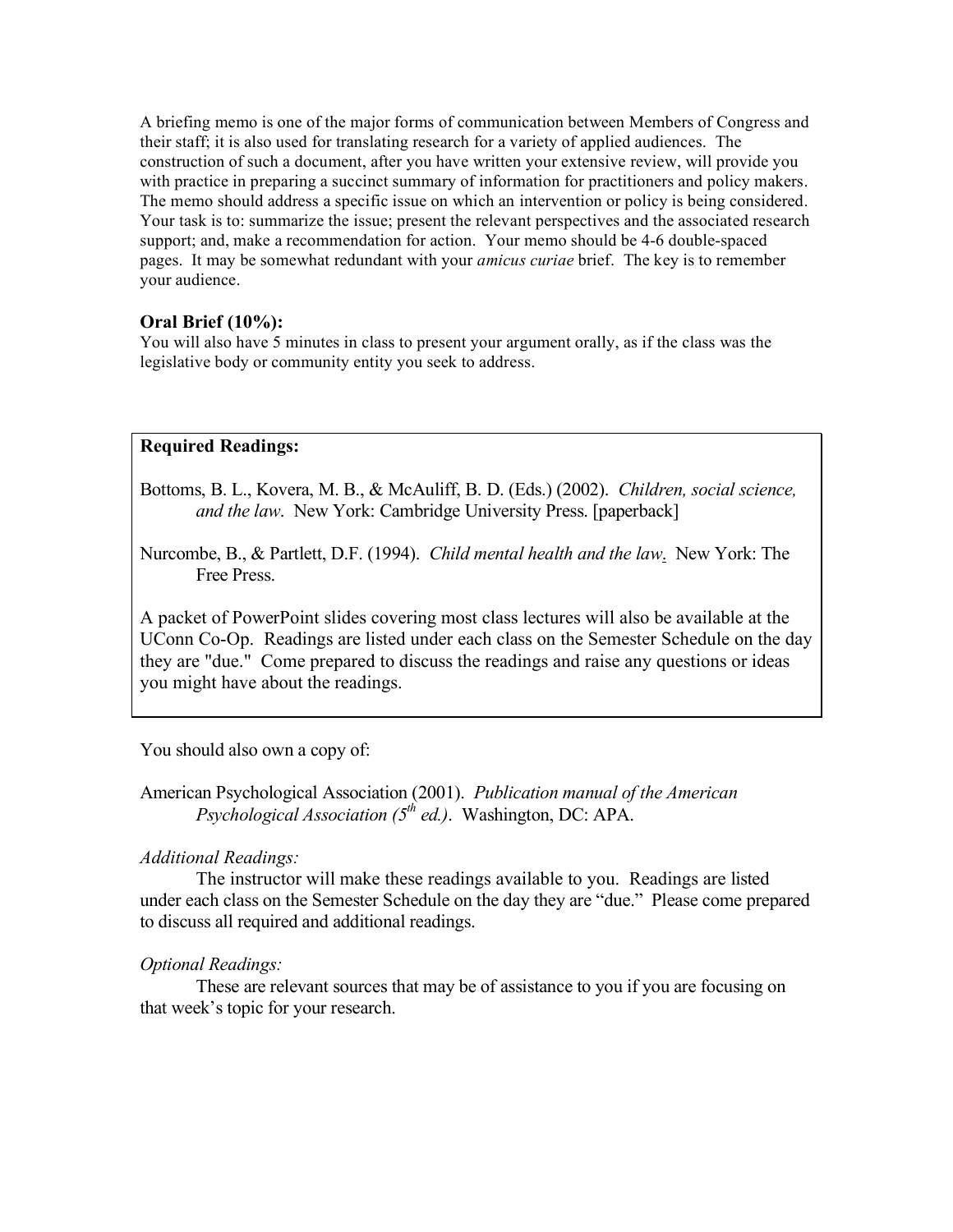## **Resources:**

Key journals to consult

- *Behavioral Sciences and the Law*
- *Law and Human Behavior*
- *Law and Psychology Review*
- *Psychology, Public Policy, and Law*

Also

- *American Psychologist*
- *Child Development*
- *Developmental Psychology*
- *Family Relations*
- *Journal of Family Psychology*
- *Journal of Marriage and Family*
- *The Journal of Primary Prevention*

Other library tools to look for sources:

Use the Library data bases (especially LEXIS NEXIS Academic Universe and PsycINFO, which are both linked directly off the library's home page, http://www.lib.uconn.edu/ as Shortcuts) to find books, chapters, and journal articles (PsycINFO) and legal materials and policy-relevant news/current events (LEXIS NEXIS Academic Universe).

Other campus resources:

See UConn's Human Rights Calendar of Events at http://www.humanrights.uconn.edu/ There will be a number of relevant events during the Fall, and you are encouraged to participate in this and/or other relevant activities on the campus.

The University Writing Center (in CUE) is available for assistance with all writing projects. The HDFS Writing Center  $(1<sup>st</sup>$  floor, FS) may also be helpful to you.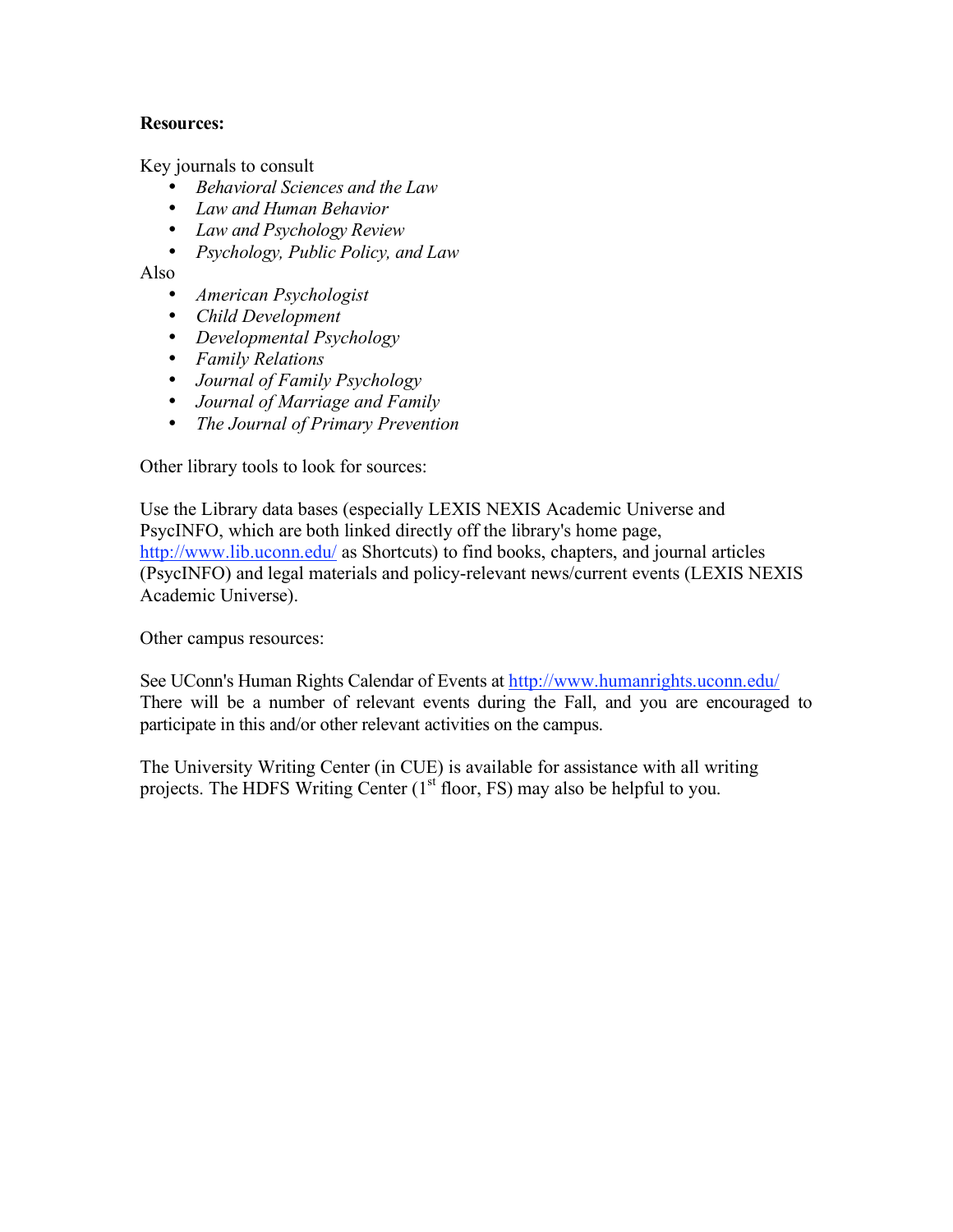Other good general sources; most are available from the instructor:

- --- (1989). Special issue: Children and their development: Knowledge base, research agenda, and social policy application. *American Psychologist, 44* (2), 95-455.
- Anderson, J. E. (1997). *Public policymaking: An introduction (3rd ed.).* Boston: Houghton Mifflin.
- Bogenschneider, K. (2002). *Family policy matters: How policymaking affects families and what professionals can do*. Mahwah, NJ: Erlbaum.
- Friedman, L. M (1993). *Crime and punishment in American history*. New York: Basic Books.
- Garbarino, J. (1992). *Children and families in the social environment (2nd ed.).* New York: Aldine de Gruyter.
- Glendon, M. A. (1989). *The transformation of family law: State, law, and family in the United States and Western Europe*. [divorce; custody]
- Hall, K. L. (Ed.), *The Oxford companion to the Supreme Court of the United States* (1992). [summary of every major case]
- Hayes, C. D. (Ed.) (1982). *Making policies for children: A study of the federal process*. Washington, DC: National Academy Press.
- Kagan, S. L., with Neville, P. R. (1993). *Integrating services for children and families: Understanding the past to shape the future*. New Haven, CT: Yale University Press.
- Lorion, R. P., Iscoe, I., DeLeon, P. H., & VandenBos, G. R. (Eds.; 1996). *Psychology and public policy: Balancing public service and professional need*. Washington, DC: American Psychological Association.
- McInnis-Dittrich, K. (1994). *Integrating social welfare policy and social work practice*. Pacific Grove, CA: Brooks/Cole. [good for child welfare examples]
- Melton, G. B. (Ed.) (1987). *Reforming the law: Impact of child development research*. New York: Guilford. [general]
- Reppucci, N. D., Weithorn, L. A., Mulvey, E. P., & Monahan, J. (Eds.) (1984). *Children, mental health, and the law*. Beverly Hills, CA: Sage.
- Sales, B. D., & Shah, S. A. (Eds.) (1996). *Mental health and law: Research, policy and services*. Durham, NC: Carolina Academic Press.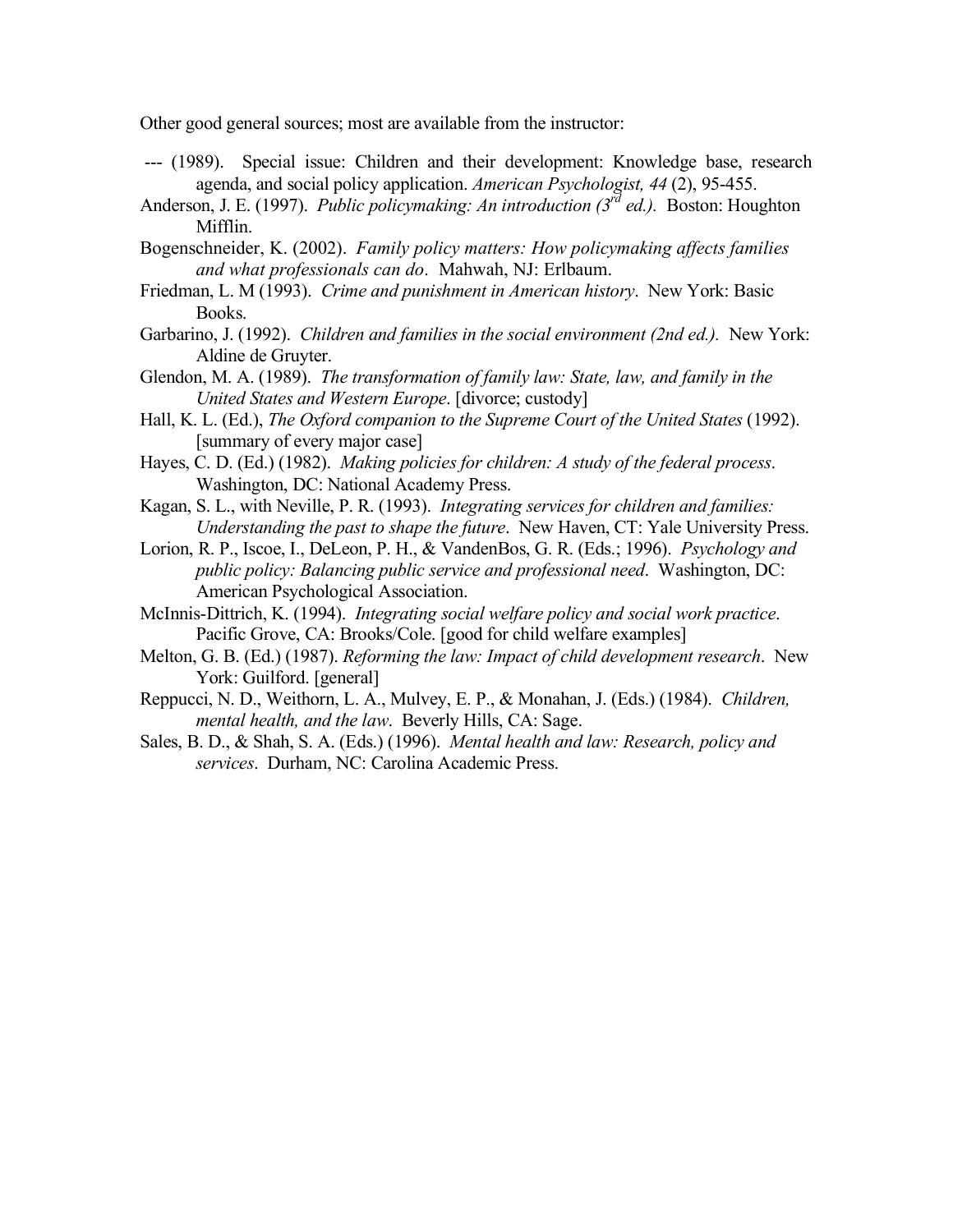# **SCHEDULE OF CLASSES**

*Readings:* N&P refers to the Nurcombe & Partlett (1994) book B refers to the Bottoms et al. (2002) book

#### **1 (8/31)** Introduction to the course

- What does social science/family studies have to contribute to law and policy?
- Law: the tensions of the child-family-state triad, and an idea of the key issues
- Policy: basics of legislation, and a brief guide to internet & library resources
- **2 (9/7)** Family Law I: Perspectives Searching internet and library resources

#### *Reading:*

B, Ch. 1; N&P, Ch. 1, 2, & 3

## *Optional*:

Bazelon, D. (1982). Veils, values, and social responsibility. *American Psychologist, 37*, 115-121.

## **3 (9/14)** Family Law II: Cases

## *Reading:*

N&P, cases: *Brown v. Board of Educ. of Topeka* (p. 480); *Wisconsin v. Yoder* (p. 461); *Prince v. Mass.* (p. 476)

## *Optional:*

Roesch, R., Golding, S. L., Hans, V. P., & Reppucci, N. D. (1991). Social science and the courts: The role of amicus curiae briefs. *Law and Human Behavior, 15*, 1-11.

Reppucci, N. D., & Aber, M. (1987). Views of public policy psychologists. *The Clinical Psychologist, Spring*, 36-38.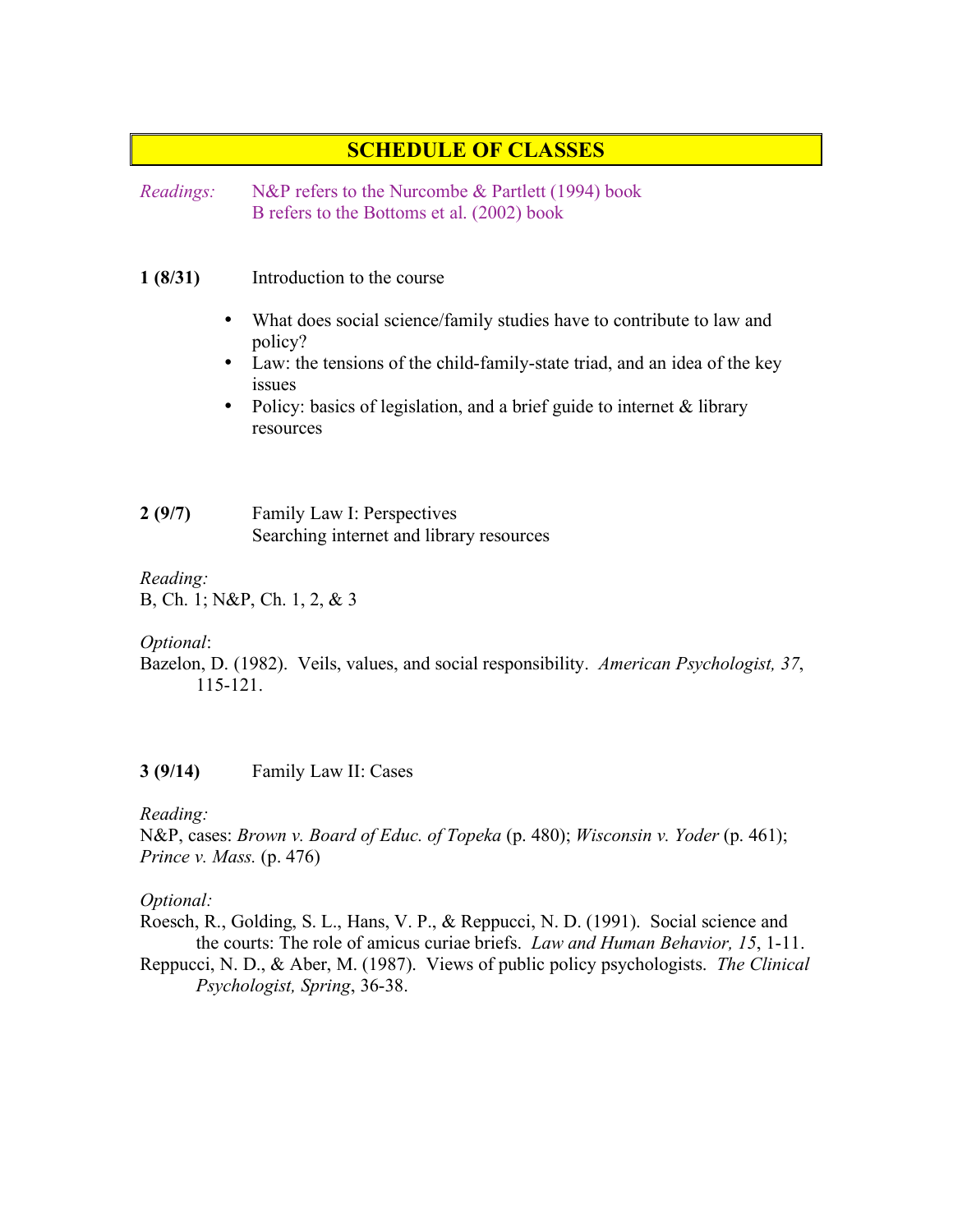## **4 (9/21)** Child custody

*Reading:* N&P, Ch.5 & case 6 (pp. 422-433) & cases: *Anna J. v. Mark C.* (p. 464); *In the Matter of Baby M* (p. 484). B, Ch. 7 & 8.

#### **5 (9/28)** Child abuse/family violence

*Reading:*

N&P, Ch. 6 & case: *Deshaney v. Winnebago Co. DSS* (p. 482); B, Ch. 13.

## *Optional:*

- Britner, P. A., & Reppucci, N. D. (1997). Prevention of child maltreatment: Evaluation of a parent education program for teen mothers. *Journal of Child and Family Studies, 6*, 165-175.
- Cicchetti, D., & Carlson, V. (Eds.) (1989). *Child maltreatment: Theory and research on the causes and consequences of child abuse and neglect*. New York: Cambridge University Press.
- Reppucci, N. D., Britner, P. A., & Woolard, J. L. (1997). *Preventing child abuse and neglect through parent education*. Baltimore, MD: Paul H. Brookes.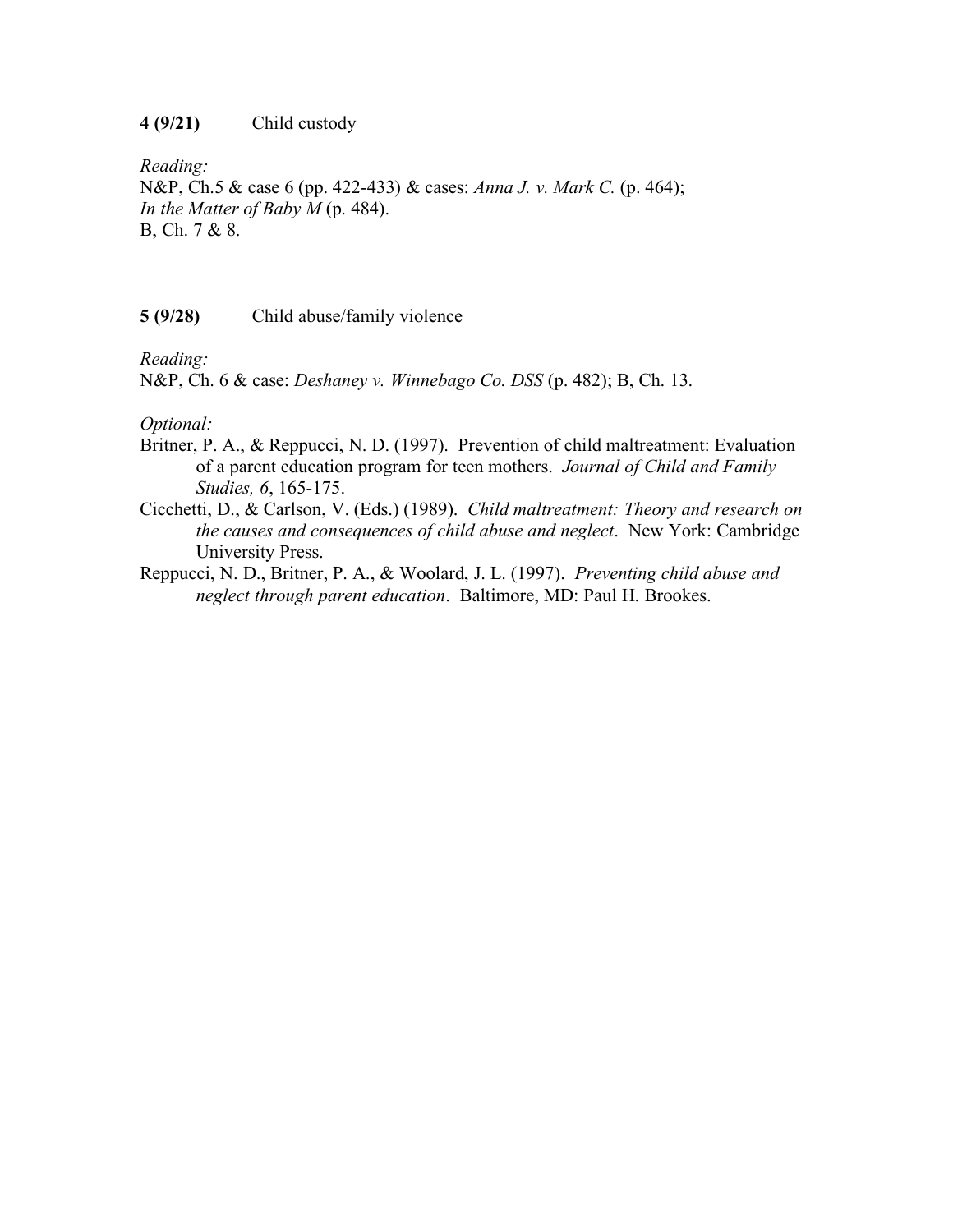**6 (10/5)** Foster care and adoption

*Reading*:

B, Ch. 6

*Optional*:

- Alpert, L. T., & Britner, P. A. (2005). Social workers' attitudes toward parents of children in child protective services: Evaluation of a family-focused casework training program. *Journal of Family Social Work, 9*(1), 33-64.
- Blacher, J. (Ed.) (1994). *When there's no place like home: Options for children living apart from their families*. Baltimore, MD: Paul H. Brookes.
- Britner, P. A., & Mossler, D. (2002). Professionals' decision-making about out-of-home placements following instances of child abuse*. Child Abuse & Neglect: The International Journal, 26*(4), 317-332.
- Goldstein, J., Freud, A., & Solnit, A. J. (1979). *Beyond the best interests of the child (2nd ed.)*. New York: The Free Press.
- Mnookin, R. H. (1973). Foster care: In whose best interest? *Harvard Educational Review, 43*, 599-638.
- Redding, R. E., Fried, C., & Britner, P. A. (2000). Predictors of placement outcomes in treatment foster care: Implications for foster parent selection and service delivery. *Journal of Child and Family Studies, 9*, 425-447.
- Steinhauer, P. D. (1991). *The least detrimental alternative: A systematic guide to case planning and decision making for children in care*. Buffalo, NY: University of Toronto Press.
- **7 (10/12)** Children/juveniles and the courts (including children as witnesses)

#### *Reading*:

N&P, case: *Coy v. Iowa* (p. 465); B, Ch. 14 & 16.

*Optional:*

B, Ch. 5

Mulvey, E. P., & Britner, P. A. (1996). Research on law and mental health issue affecting minors. In B. D. Sales & S. A. Shah (Eds.), *Mental health and law: Research, policy, and services* (pp. 319-356). Durham, NC: Carolina Academic Press.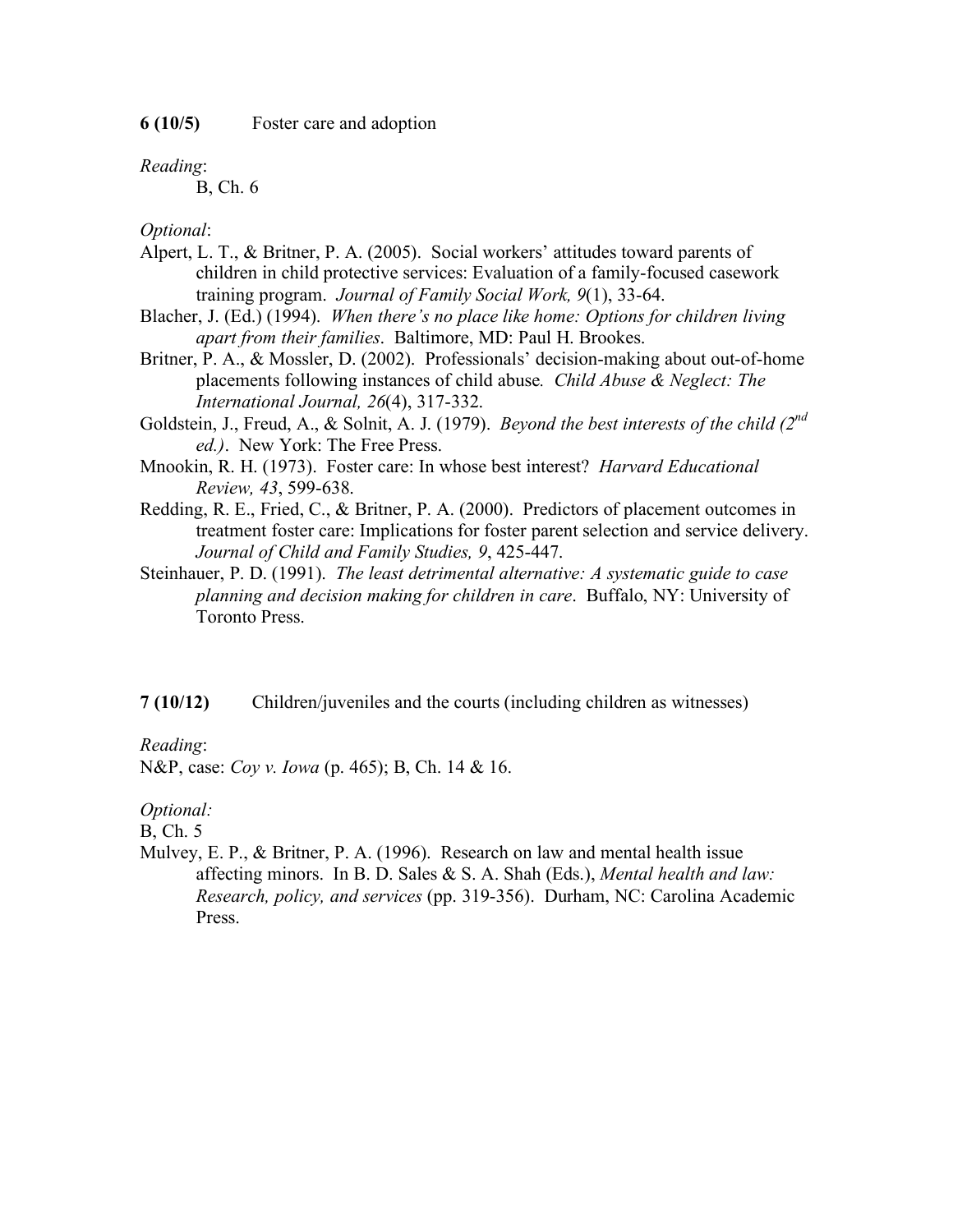**8 (10/19)** Adolescent competence (consent/decision making)

We will discuss issues of consent and decision making, and focus on reproductive rights.

#### **RESEARCH PAPER due**

*Reading*:

N&P, Ch.10 & case 9 (pp. 446-449) & cases: *Carey v. Population Services International* (p. 478); *Parham v. J.R.* (p. 487); *Tarasoff v. Regents of the U. of Cal.* (p. 469); B, Ch. 4.

Britner, P. A., LaFleur, S. J., & Whitehead, A. J. (1998). Evaluating juveniles' competence to make abortion decisions: How social science can inform the law. *The University of Chicago Law School Roundtable: A Journal of Interdisciplinary Legal Studies, 5*, 35-62.

#### *Optional*:

- Scott, E. S., Reppucci, N. D., & Woolard, J. L. (1995). Evaluating adolescent decision making in legal contexts. *Law and Human Behavior, 19*, 221-244.
- **9 (10/26)** Public Policy: Issues and Obstacles; Learning the ropes and methods The UN Convention on the Rights of the Child

#### *Reading*:

B, Ch. 3

#### *Optional:*

Edelman, M. (1981). Who is for the children? *American Psychologist, 36*, 109-116.

- Greenberger, E. (1983). A researcher in the policy arena: The case of child labor. *American Psychologist, 34*, 104-111.
- Reppucci, N. D., & Aber, M. (1987). Views of public policy psychologists. *The Clinical Psychologist, Spring*, 36-38.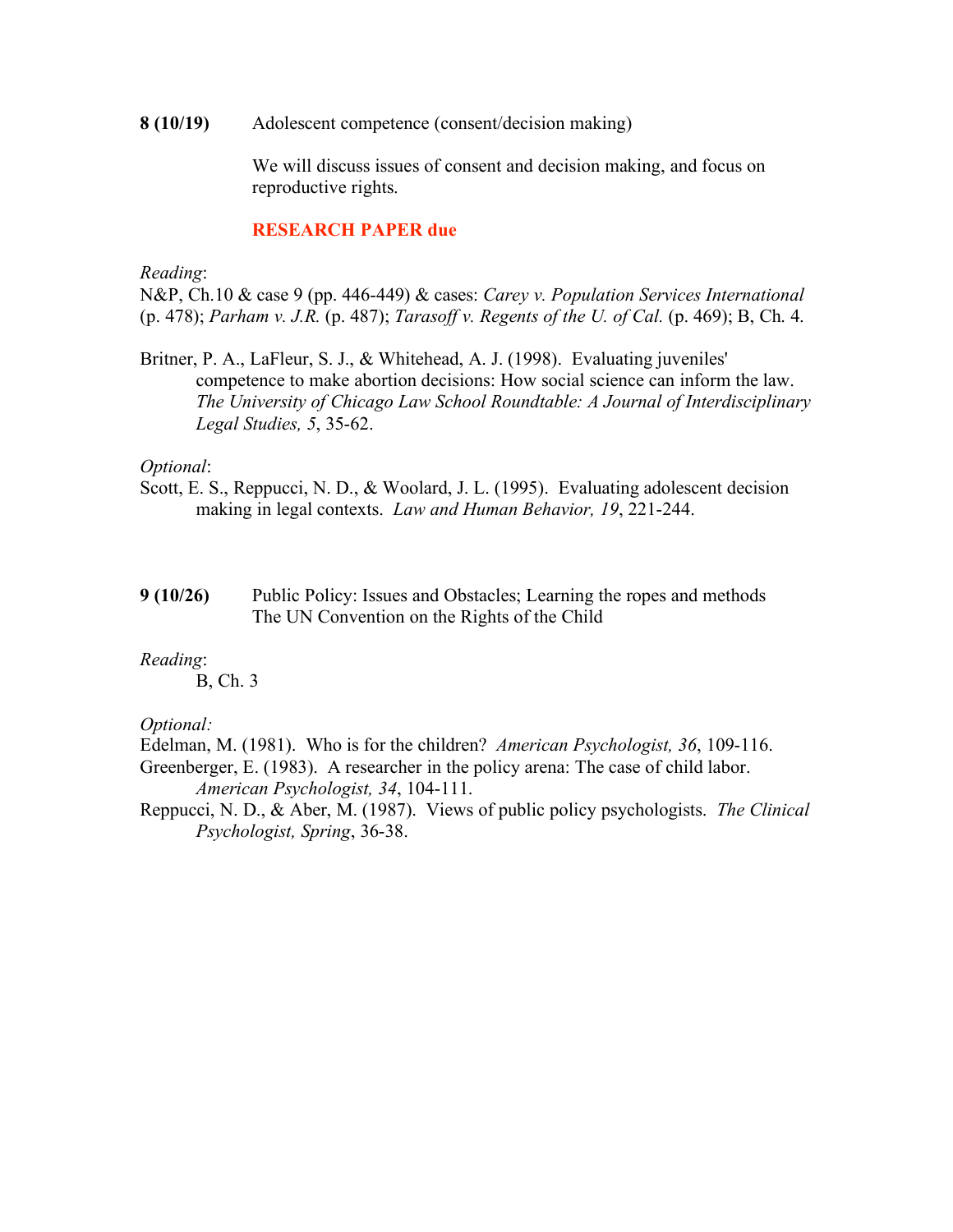**10 (11/2)** Juvenile justice and violence

*Reading*:

N&P, Ch.9 & cases: *In re Winship* (p. 472); *In re Gault* (p. 472); *Kent v. U.S.* (p. 477); *Fare v. Michael C.* (p. 485); B, Ch. 9, 10, & 12.

## *Optional:*

B, Ch. 11.

- Crosby, C. A., Britner, P. A., Jodl, K. M., & Portwood, S. G. (1995). The juvenile death penalty and the Eighth Amendment: An empirical investigation of societal consensus and proportionality. *Law and Human Behavior, 19*, 245-261.
- Tate, D. C., Reppucci, N. D., & Mulvey, E. P. (1995). Violent juvenile delinquents: Treatment effectiveness and implications for future action. *American Psychologist, 50*, 777-781.

**11 (11/9)** Education and child care policy; disabilities and inclusion; family leave

## *Reading*:

N&P, Ch. 4

Wisensale, S. K., & Britner, P. A. (2000). Family leave. In L. Balter (Ed.), *Parenthood in America: An encyclopedia (Vol. 1)* (pp. 212-216). Denver: ABC-CLIO.

*Optional*:

-- (1996). Special issue: Financing child care. *The Future of Children, 6*(2).